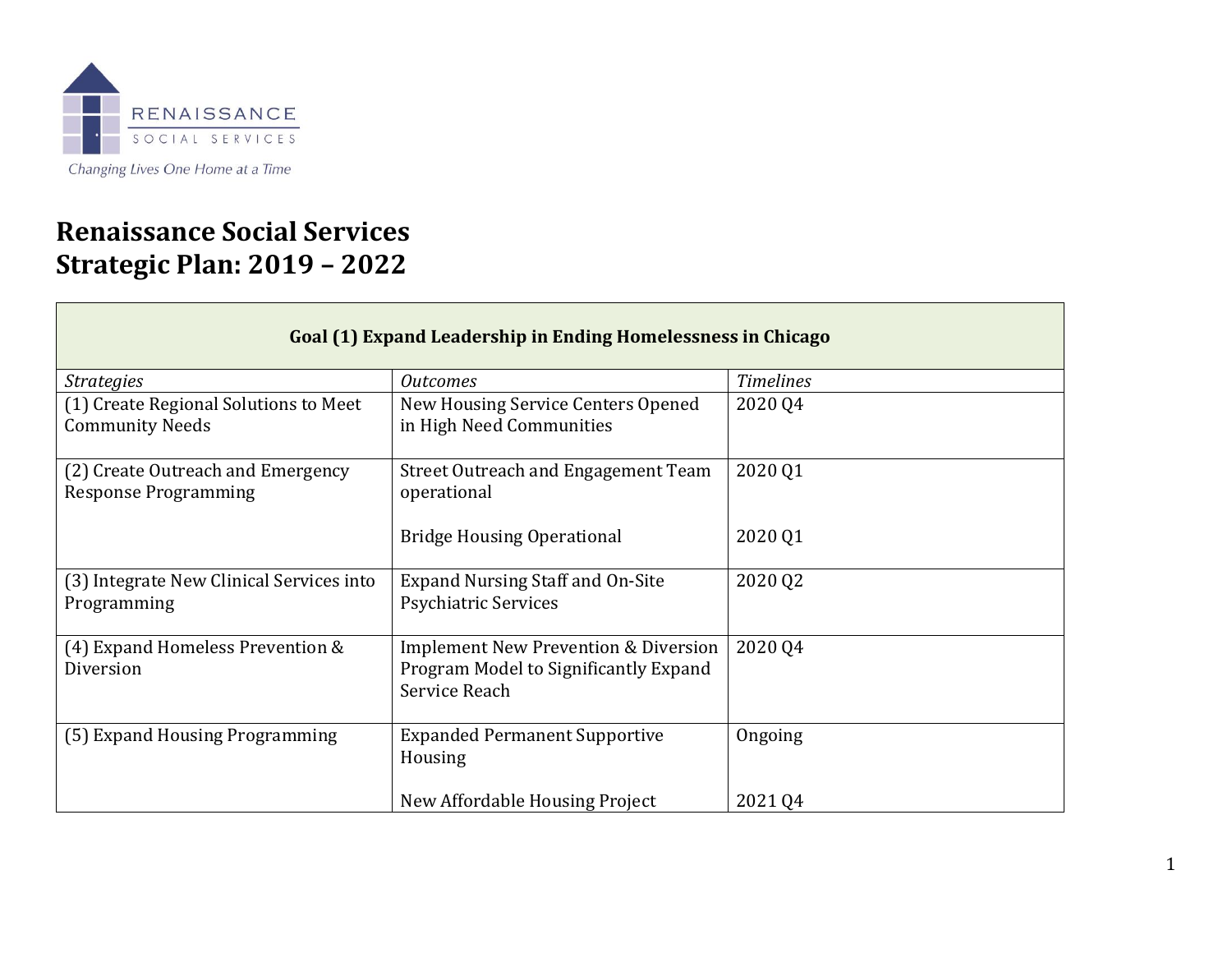|                                                                                   | Operational                                                                |                      |
|-----------------------------------------------------------------------------------|----------------------------------------------------------------------------|----------------------|
| (6) Increase Data Coordination &<br>Collaboration                                 | New Data Sharing Agreements in Effect<br>and Data Analysis Projects Funded | 2021 03              |
| (7) Position Renaissance as Expert<br>Leader in Ending Homelessness in<br>Chicago | Heightened presence as measured by<br>coverage in local traditional media  | Ongoing through 2022 |

| Goal (2) Strengthen Board Leadership                                        |                                                                                                                         |                      |
|-----------------------------------------------------------------------------|-------------------------------------------------------------------------------------------------------------------------|----------------------|
| Strategies:                                                                 | Outcomes:                                                                                                               | Timelines:           |
| (1) Deepen Board Knowledge on Issues<br>Addressed by Organization's Mission | Board Has Thorough Understanding of<br><b>Environment and Mission-based</b><br>Programmatic Responses and<br>Operations | Ongoing through 2022 |
| (2) Deepen Board Investment in<br>Organization and its Mission              | Board Expands its Role in Resource<br>Procurement to Assist Agency's Mission                                            | Ongoing through 2022 |
| (3) Strengthen Board Recruitment                                            | <b>Expanded Board Size with Members</b><br>Being Well-Connected in High Impact<br><b>Sectors</b>                        | Ongoing through 2022 |
| (4) Stabilize Board Retention                                               | Board Members Remain on Board at<br>Least Two Terms (6 Years)                                                           | Ongoing through 2022 |
| (5) Strengthen Board Collaborations                                         | Board Members More Engaged in<br><b>Supporting Agency's Activities</b>                                                  | Ongoing through 2022 |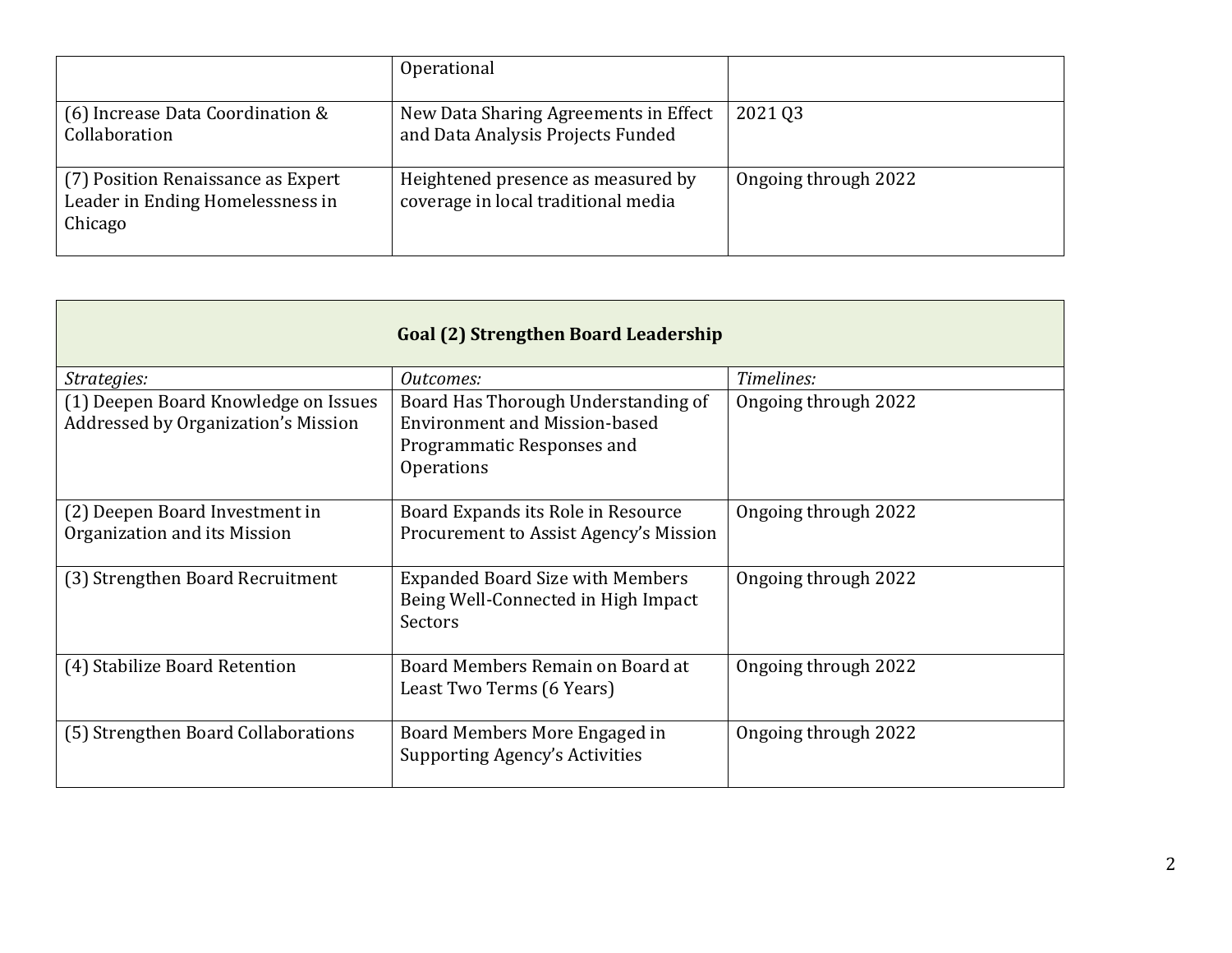| <b>Goal (3) Expand Renaissance's Funding Base</b> |                                                                                                                  |                      |
|---------------------------------------------------|------------------------------------------------------------------------------------------------------------------|----------------------|
| <i>Strategies:</i>                                | Outcomes:                                                                                                        | Timelines:           |
| (1) Increase Institutional Funding                | <b>Institutional Funding Doubled</b>                                                                             | 2022 04              |
| (2) Expand Donor Base and Giving                  | Number of Annual Donors Tripled                                                                                  | 2022 04              |
|                                                   | Annual Individual Giving Tripled                                                                                 | 2022 Q4              |
| (3) Create Community of Support                   | Community Engagement & Volunteer<br><b>Services Programming Operational</b>                                      | 2019 02              |
| (4) Support Programmatic Expansion                | <b>Public and Private Funding Sources</b><br>Increased to Meet Financial Needs of<br><b>Expanded Programming</b> | Ongoing through 2022 |

| <b>Goal (4) Assure Financial Stability of Expanding Agency</b>            |                                                                                 |                      |  |
|---------------------------------------------------------------------------|---------------------------------------------------------------------------------|----------------------|--|
| Strategies:                                                               | Outcomes:                                                                       | Timelines:           |  |
| (1) Maintain Low Risk Audit Status                                        | Complete Annual Audit within first 4<br>months of new year with no findings     | Ongoing through 2022 |  |
| (2) Expand Finance Department<br><b>Staffing</b>                          | Staff Expanded to Meet Demands of<br>Increasingly Financially Complex<br>Agency | Ongoing through 2022 |  |
| (3) Improve Credit Rating, Expand Cash<br><b>Reserves and Credit Line</b> | FICO SBSS Credit Rating Above 260                                               | Ongoing through 2022 |  |
|                                                                           | Cash Reserves Adequate for up to Six<br>Months' Expenses                        | 2022 04              |  |